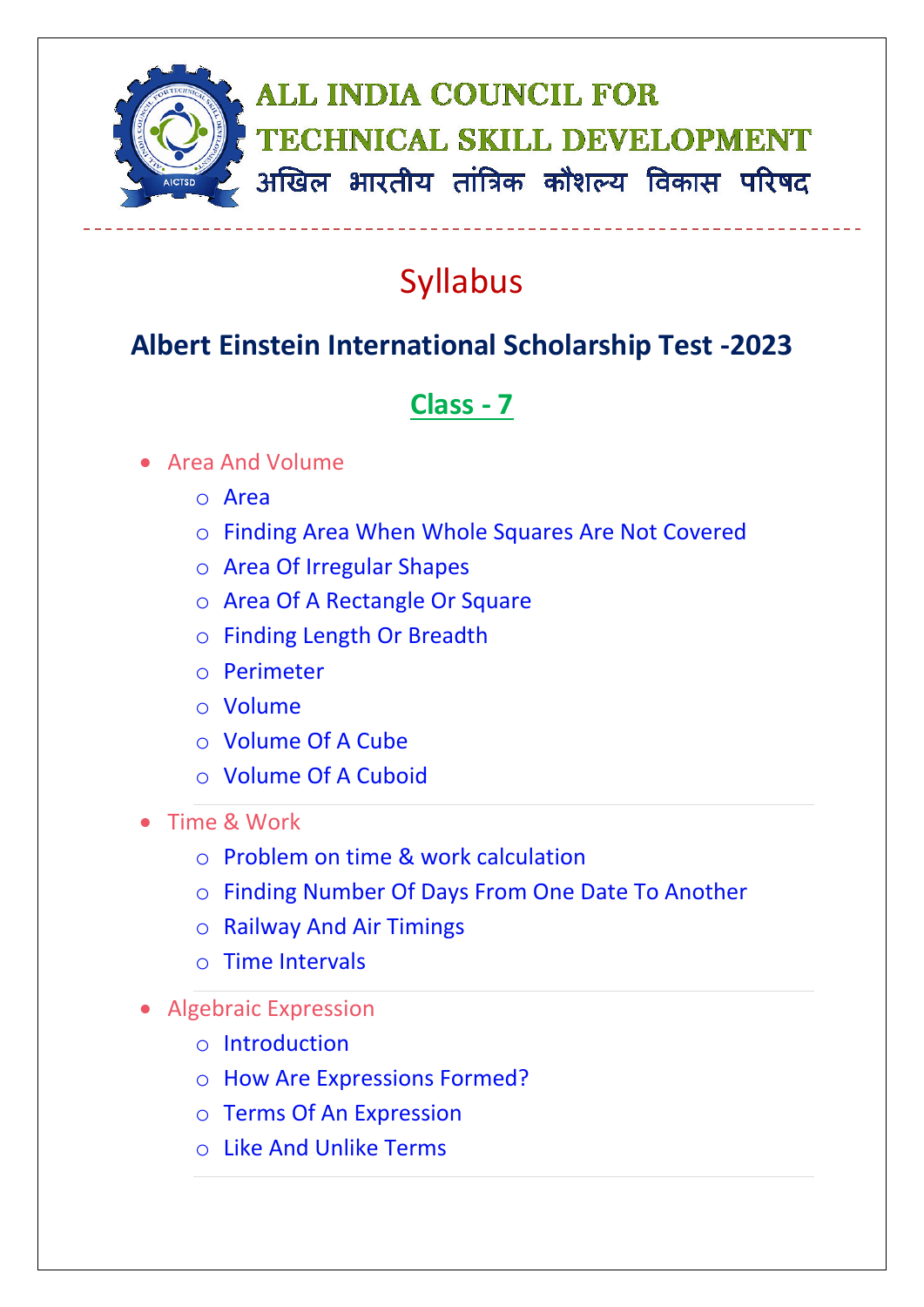

- o Monomials, Binomials, Trinomials And Polynomials
- o Addition And Subtraction Of Algebraic Expressions
- o Finding The Value Of An Expression
- o Using Algebraic Expressions Formulas And Rules
- HCF & LCM
	- o Hcf
	- o Lcm
	- o Prime Factorisation
	- o Hcf By Prime Factorisation
	- o Lcm By Prime Factorisation
	- o Lcm By Division Method
- Perimeter And Area
	- o Introduction
	- o Squares And Rectangles
	- o Area Of A Parallelogram
	- o Area Of A Triangle
	- o Circles
	- o Conversion Of Units
	- o Applications

#### • Percentages

- o Expressing Fractions As Percentages
- o Converting Percentages To Fractions
- o Expressing Percentages As Decimals
- o Expressing Decimals As Percentages
- o Finding Percentage Of A Number